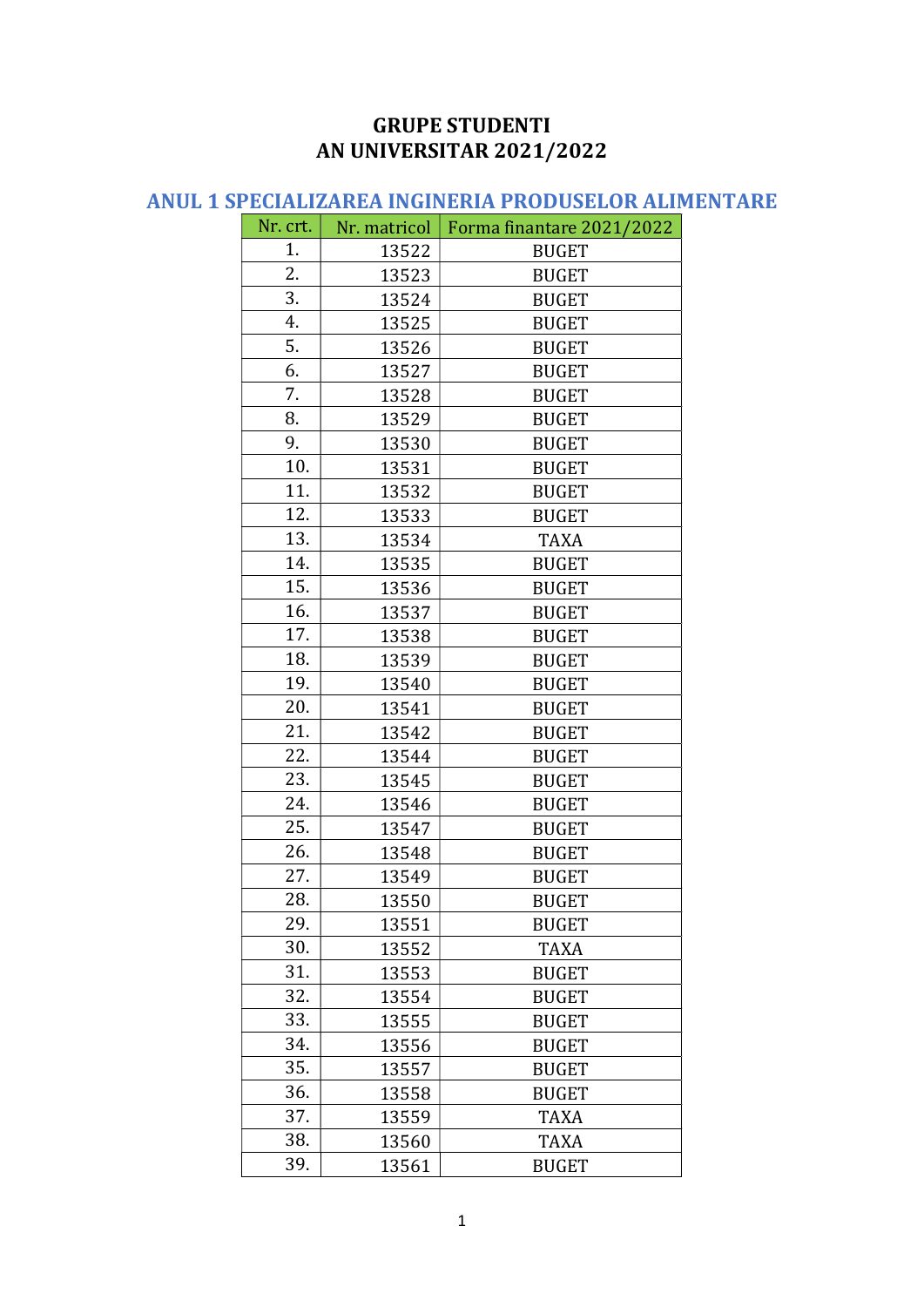| 40. | 13562 | <b>BUGET</b> |
|-----|-------|--------------|
| 41. | 13563 | <b>BUGET</b> |
| 42. | 13564 | <b>TAXA</b>  |
| 43. | 13565 | <b>BUGET</b> |
| 44. | 13566 | <b>BUGET</b> |
| 45. | 13563 | <b>BUGET</b> |

#### ANUL 2 SPECIALIZAREA INGINERIA PRODUSELOR ALIMENTARE

| nr.crt         | nr.<br><b>Matricol</b> | Forma finantare<br>2021_2022 | Nr credite<br>promovate | medie<br>2020_2021 |
|----------------|------------------------|------------------------------|-------------------------|--------------------|
| $\mathbf{1}$   | 13460                  | <b>BUGET</b>                 | 59                      |                    |
| $\overline{2}$ | 13461                  | <b>BUGET</b>                 | 60                      | 7,41               |
| 3              | 13462                  | <b>BUGET</b>                 | 60                      | 9,48               |
| $\overline{4}$ | 13464                  | <b>BUGET</b>                 | 50                      |                    |
| 5              | 13465                  | <b>BUGET</b>                 | 60                      | 9,06               |
| 6              | 13466                  | <b>MBB</b>                   | 60                      | 8,25               |
| 7              | 13467                  | <b>BUGET</b>                 | 60                      | 7,35               |
| 8              | 13468                  | <b>BUGET</b>                 | 60                      | 8,61               |
| 9              | 13469                  | <b>MBB</b>                   | 55                      |                    |
| 10             | 13470                  | <b>BUGET</b>                 | 60                      | 6,8                |
| 11             | 13472                  | <b>BUGET</b>                 | 60                      | 8,61               |
| 12             | 13474                  | <b>BUGET</b>                 | 60                      | 8,76               |
| 13             | 13475                  | MBB                          | 60                      | 9,8                |
| 14             | 13476                  | <b>MBB</b>                   | 60                      | 8,01               |
| 15             | 13477                  | <b>BUGET</b>                 | 60                      | 8,88               |
| 16             | 13478                  | <b>MBB</b>                   | 60                      | 8,46               |
| 17             | 13479                  | <b>MBB</b>                   | 60                      | 8                  |
| 18             | 13459                  | <b>BUGET</b>                 | 60                      | 8,7                |
| 19             | 13471                  | <b>BUGET</b>                 | 60                      | 7,85               |
| 20             | 13506                  | <b>MBB</b>                   | 55                      |                    |
| 21             | 13508                  | MB                           | 42                      |                    |
| 22             | 13483                  | <b>BUGET</b>                 | 55                      |                    |
| 23             | 13513                  | <b>BUGET</b>                 | 55                      |                    |
| 24             | 13512                  | <b>BUGET</b>                 | 60                      | 8,73               |
| 25             | 13484                  | <b>BUGET</b>                 | 60                      | 9,86               |
| 26             | 13485                  | <b>BUGET</b>                 | 60                      | 7,58               |
| 27             | 13487                  | <b>BUGET</b>                 | 60                      | 8,21               |
| 28             | 13489                  | <b>BUGET</b>                 | 56                      |                    |
| 29             | 13491                  | MBB                          | 60                      | 7,56               |
| 30             | 13493                  | <b>BUGET</b>                 | 60                      | 8,08               |
| 31             | 13510                  | MB                           | 60                      | 7,81               |
| 32             | 13494                  | MBB                          | 60                      | 8,05               |
| 33             | 13496                  | <b>BUGET</b>                 | 60                      | 9,21               |
| 34             | 13497                  | <b>BUGET</b>                 | 60                      | 9,68               |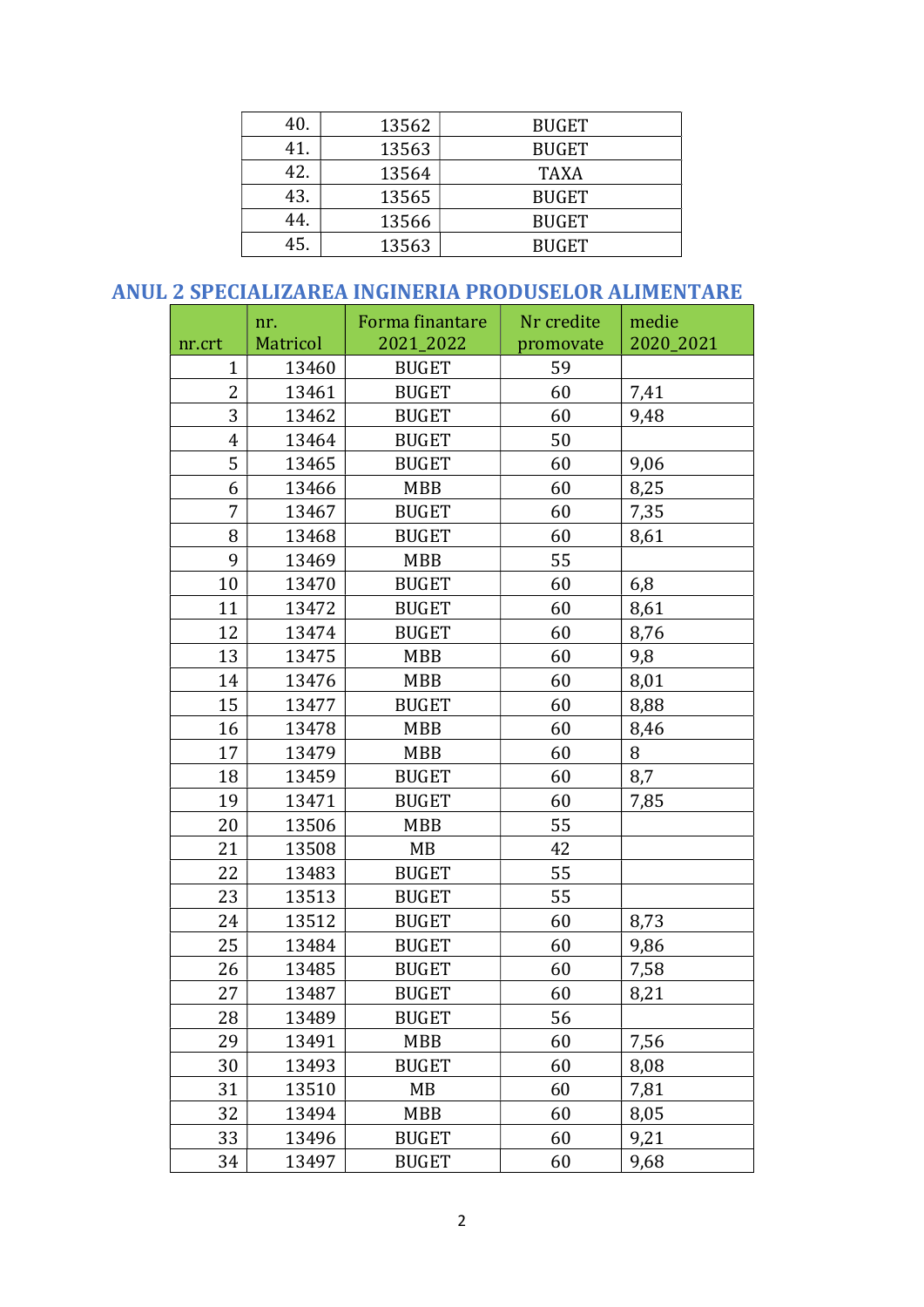| 35 | 13498 | <b>BUGET</b> | 60 | 9,33 |
|----|-------|--------------|----|------|
| 36 | 13518 | <b>BUGET</b> | 55 |      |
| 37 | 13517 | <b>BUGET</b> | 60 | 7,83 |
| 38 | 13499 | <b>BUGET</b> | 60 | 8,23 |
| 39 | 13500 | <b>BUGET</b> | 60 | 8,9  |
| 40 | 13501 | <b>BUGET</b> | 60 | 7,25 |
| 41 | 13502 | <b>BUGET</b> | 60 | 8,31 |
| 42 | 13503 | <b>BUGET</b> | 60 | 7,51 |
| 43 | 13519 | <b>BUGET</b> | 47 |      |
| 44 | 13424 | <b>BUGET</b> | 60 | 7.98 |
| 45 | 13438 | <b>TAXA</b>  | 60 |      |
| 46 | 13445 | <b>TAXA</b>  | 47 |      |
| 47 | 13447 | <b>TAXA</b>  | 60 |      |
| 48 | 13288 | <b>TAXA</b>  | 71 |      |

### ANUL 3 SPECIALIZAREA INGINERIA PRODUSELOR ALIMENTARE

|        |          | Forma        |         |                 |
|--------|----------|--------------|---------|-----------------|
|        | nr.      | finantare    | nr      |                 |
| nr.crt | Matricol | 2021_2022    | credite | medie 2020_2021 |
| 1      | 13420    | <b>BUGET</b> | 120     | 9,46            |
| 2      | 13421    | <b>BUGET</b> | 94      |                 |
| 3      | 13422    | <b>BUGET</b> | 90      |                 |
| 4      | 13423    | <b>MBB</b>   | 116     |                 |
| 5      | 13426    | <b>MBB</b>   | 120     | 8,8             |
| 6      | 13427    | <b>BUGET</b> | 120     | 9,03            |
| 7      | 13428    | <b>BUGET</b> | 120     | 8,96            |
| 8      | 13432    | <b>MBB</b>   | 120     | 8,15            |
| 9      | 13434    | <b>BUGET</b> | 95      |                 |
| 10     | 13435    | <b>BUGET</b> | 120     | 8,61            |
| 11     | 13436    | <b>UBB</b>   | 120     | 8,86            |
| 12     | 13439    | <b>BUGET</b> | 120     | 8,73            |
| 13     | 13440    | <b>BUGET</b> | 120     | 8,8             |
| 14     | 13442    | <b>BUGET</b> | 120     | 7,35            |
| 15     | 13444    | <b>BUGET</b> | 120     | 9,5             |
| 16     | 13456    | <b>BUGET</b> | 120     | 9,41            |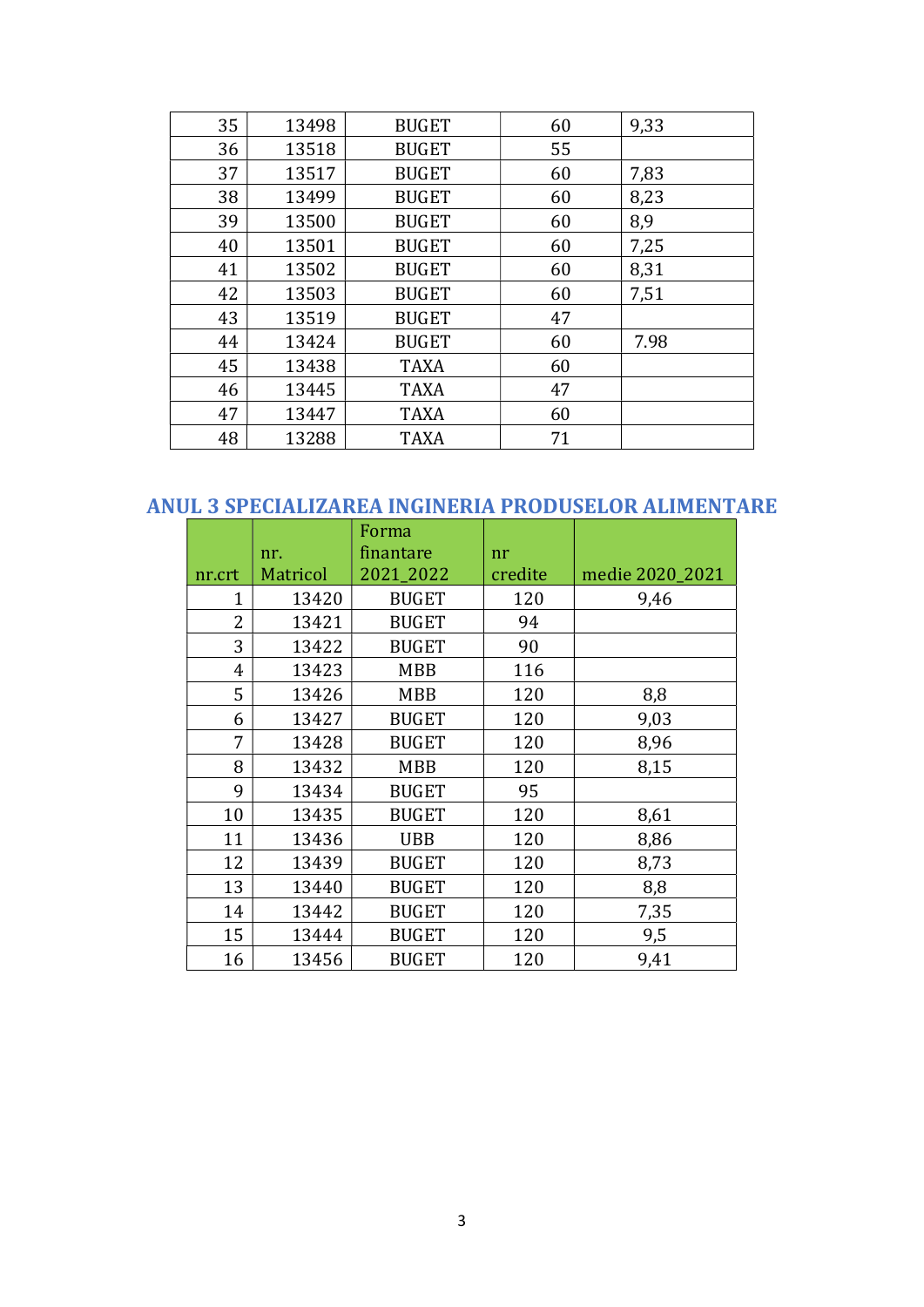|                | nr.      | Forma finantare | nr      | medie     |
|----------------|----------|-----------------|---------|-----------|
| nr.crt         | Matricol | 2021_2022       | credite | 2020_2021 |
| $\overline{1}$ | 13371    | <b>BUGET</b>    | 180     | 8,71      |
| $\overline{2}$ | 13374    | <b>MBB</b>      | 180     | 8,81      |
| 3              | 13395    | <b>MBB</b>      | 180     | 8         |
| $\overline{4}$ | 13380    | <b>BUGET</b>    | 180     | 9,26      |
| 5              | 13381    | <b>BUGET</b>    | 180     | 8,28      |
| 6              | 13382    | <b>BUGET</b>    | 180     | 9,18      |
| 7              | 13392    | <b>MBB</b>      | 167     |           |
| 8              | 13394    | <b>BUGET</b>    | 180     | 7,93      |
| 9              | 13396    | <b>BUGET</b>    | 180     | 7,11      |
| 10             | 13401    | <b>BUGET</b>    | 180     | 9,75      |
| 11             | 13402    | <b>BUGET</b>    | 180     | 9,03      |
| 12             | 13403    | <b>BUGET</b>    | 180     | 8,71      |
| 13             | 13404    | <b>BUGET</b>    | 180     | 7,95      |
| 14             | 13405    | <b>UBB</b>      | 180     | 8,51      |
| 15             | 12965    | <b>TAXA</b>     |         |           |
| 16             | 13221    | <b>TAXA</b>     |         |           |
| 17             | 13233    | <b>TAXA</b>     |         |           |
| 18             | 12894    | <b>TAXA</b>     |         |           |
| 19             | 11494    | <b>TAXA</b>     |         |           |
| 20             | 13175    | <b>TAXA</b>     |         |           |
| 21             | 13255    | <b>TAXA</b>     |         |           |
| 22             | 12633    | <b>TAXA</b>     |         |           |

#### ANUL 4 SPECIALIZAREA INGINERIA PRODUSELOR ALIMENTARE

#### ANUL 3 SPECIALIZAREA CONTROLUL ȘI EXPERTIZA PRODUSELOR ALIMENTARE

| nr.crt | nr.<br><b>Matricol</b> | Forma finantare<br>2021_2022 | nr credite | medie<br>2020_2021 |
|--------|------------------------|------------------------------|------------|--------------------|
| 1      | 13412                  | <b>BUGET</b>                 | 119        | 8,36               |
| 2      | 13415                  | <b>BUGET</b>                 | 119        |                    |
| 3      | 13425                  | <b>BUGET</b>                 | 120        | 8,23               |
| 4      | 13430                  | <b>BUGET</b>                 | 89         |                    |
| 5      | 13431                  | <b>MBB</b>                   | 120        | 7,18               |
| 6      | 13397                  | <b>UBB</b>                   | 94         |                    |
| 7      | 13441                  | <b>BUGET</b>                 | 120        | 7,08               |
| 8      | 13443                  | <b>BUGET</b>                 | 120        | 8,65               |
| 9      | 13446                  | <b>MBB</b>                   | 120        | 7,66               |
| 11     | 13448                  | <b>BUGET</b>                 | 120        | 8,46               |
| 12     | 13258                  | <b>BUGET</b>                 | 110        |                    |
| 13     | 13449                  | <b>TAXA</b>                  | 120        | 8,75               |
| 14     | 13454                  | <b>BUGET</b>                 | 120        | 7,23               |
| 15     | 13520                  | <b>BUGET</b>                 | 120        | 8,25               |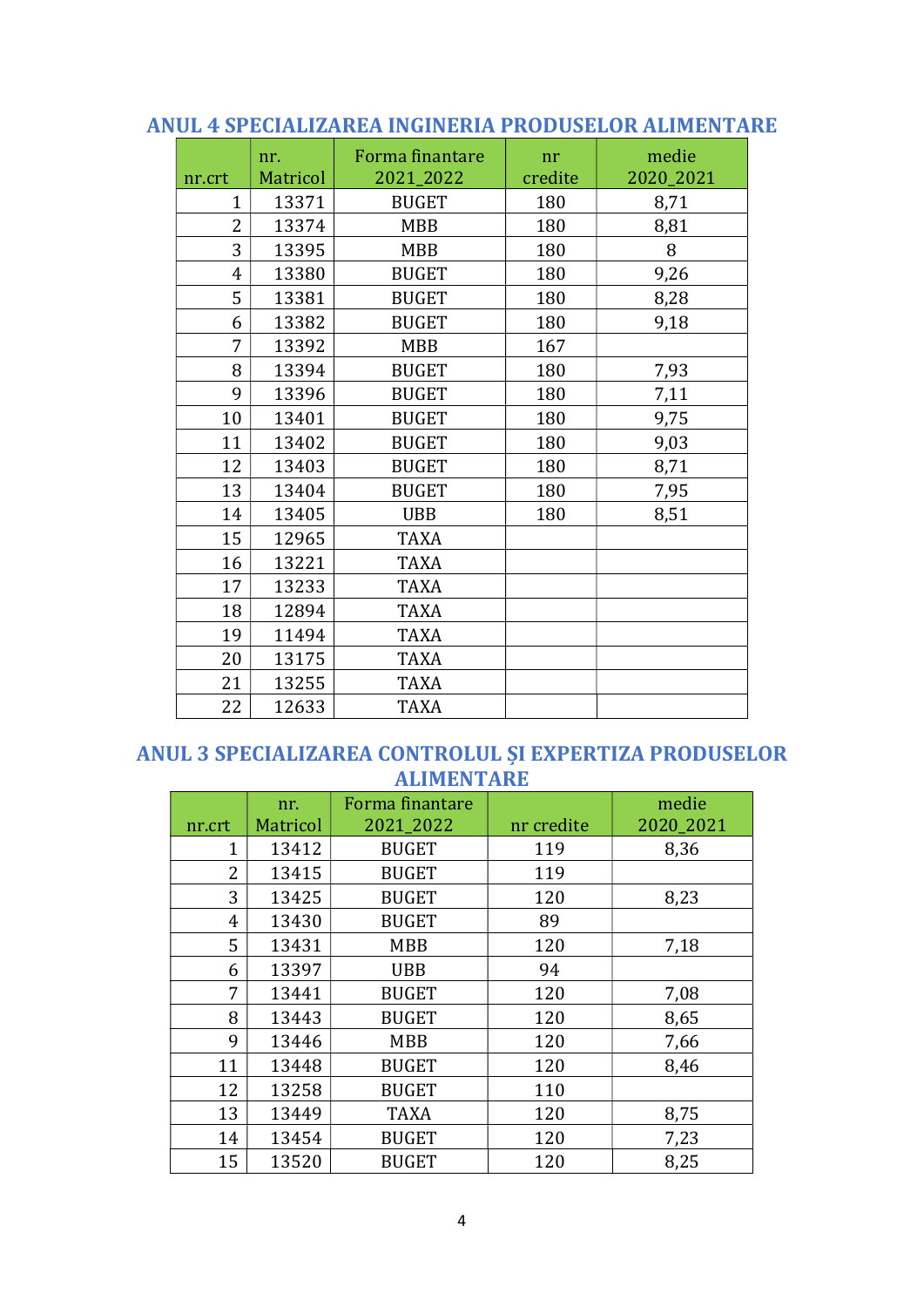#### ANUL 4 SPECIALIZAREA CONTROLUL ȘI EXPERTIZA PRODUSELOR **ALIMENTARE**

| nr.crt | nr.<br><b>Matricol</b> | Forma finantare<br>2021_2022 | nr credite | medie 2020_2021 |
|--------|------------------------|------------------------------|------------|-----------------|
| 1      | 13368                  | <b>BUGET</b>                 | 180        | 8,43            |
| 2      |                        |                              |            |                 |
|        | 13369                  | <b>BUGET</b>                 | 180        | 8,45            |
| 3      | 13372                  | <b>BUGET</b>                 | 180        | 8,91            |
| 4      | 13373                  | <b>MBB</b>                   | 174        |                 |
| 5      | 13376                  | <b>BUGET</b>                 | 180        | 8,51            |
| 6      | 13377                  | <b>BUGET</b>                 | 180        | 8,6             |
| 7      | 13409                  | TBB                          | 180        | 6,96            |
| 8      | 13379                  | <b>BUGET</b>                 | 180        | 8,93            |
| 9      | 13383                  | <b>BUGET</b>                 | 178        |                 |
| 10     | 13384                  | <b>BUGET</b>                 | 180        | 7,61            |
| 11     | 13387                  | <b>BUGET</b>                 | 180        | 8,16            |
| 12     | 13400                  | <b>MBB</b>                   | 180        | 9,41            |
| 13     | 12178                  | <b>TAXA</b>                  |            |                 |
| 14     | 12194                  | <b>TAXA</b>                  |            |                 |
| 15     | 12977                  | <b>TAXA</b>                  |            |                 |
| 16     | 12769                  | <b>TAXA</b>                  |            |                 |
| 17     | 13324                  | <b>TAXA</b>                  |            |                 |
| 18     | 13332                  | <b>TAXA</b>                  |            |                 |
| 19     | 12946                  | <b>TAXA</b>                  |            |                 |

# ANUL 1 SPECIALIZAREA PISCICULTURĂ ȘI ACVACULTURĂ

| nr.crt | nr. Matricol | Forma finantare 2021_2022 |
|--------|--------------|---------------------------|
| 1.     | <b>PA 77</b> | <b>Buget</b>              |
| 2.     | <b>PA78</b>  | <b>Buget</b>              |
| 3.     | <b>PA 79</b> | <b>Buget</b>              |
| 4.     | <b>PA 80</b> | <b>Buget</b>              |
| 5.     | PA 81        | <b>Buget</b>              |
| 6.     | <b>PA82</b>  | <b>Buget</b>              |
| 7.     | PA 83        | <b>Buget</b>              |
| 8.     | <b>PA 84</b> | <b>Buget</b>              |
| 9.     | PA 85        | <b>Buget</b>              |
| 10.    | PA 86        | <b>Buget</b>              |
| 11.    | PA 87        | <b>Buget</b>              |
| 12.    | <b>PA88</b>  | <b>Buget</b>              |
| 13.    | PA 89        | <b>Buget</b>              |
| 14.    | PA 90        | <b>Buget</b>              |
| 15.    | PA 91        | <b>Buget</b>              |
| 16.    | PA 93        | <b>Buget</b>              |
| 17.    | PA 94        | <b>Buget</b>              |
| 18.    | <b>PA 95</b> | <b>Buget</b>              |